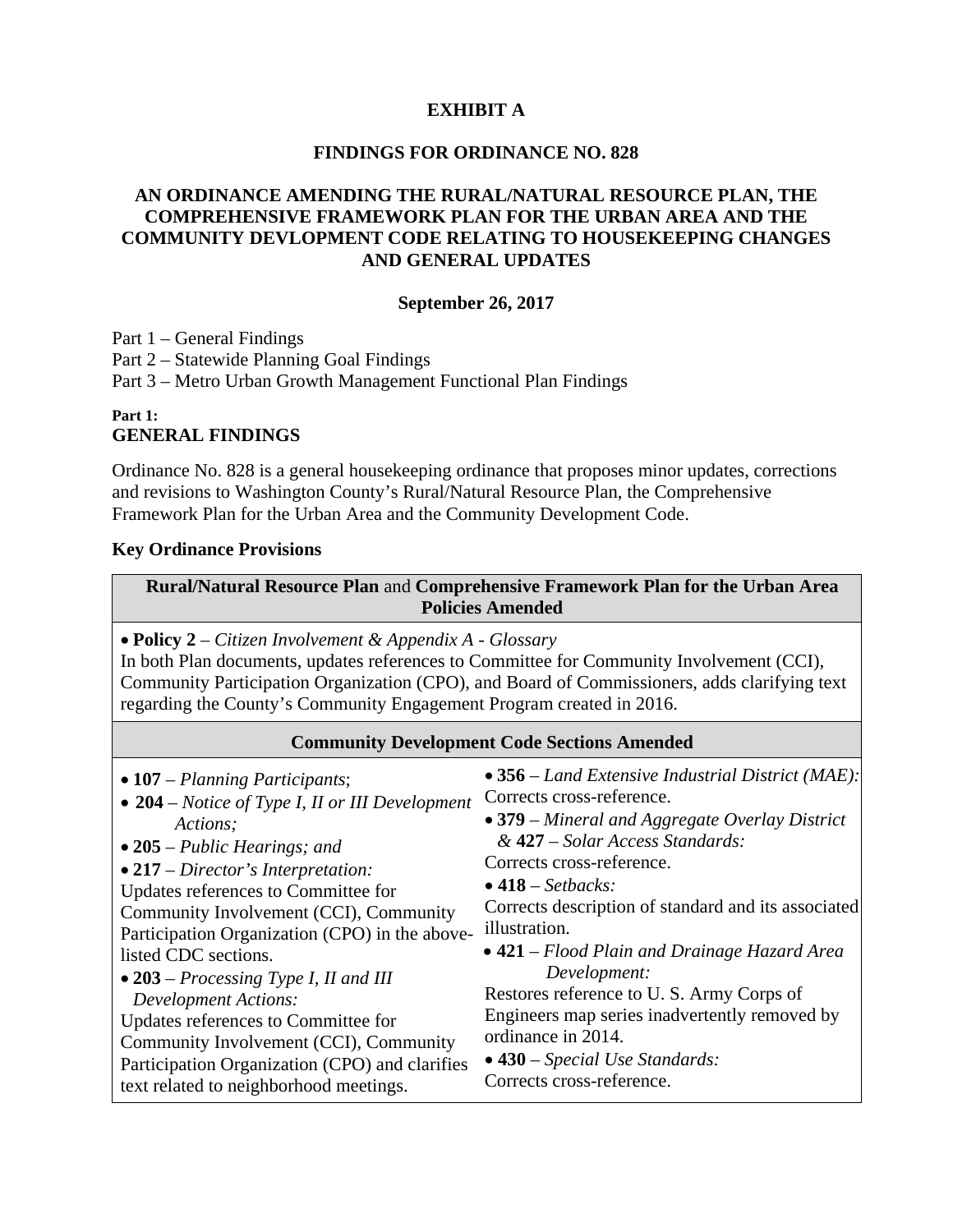Because the ordinance would make changes that do not affect compliance with Oregon's Statewide Planning Goals (Goals), it is not necessary for these findings to address the Goals with respect to each amendment. The County Board of Commissioners (Board) finds that the Goals apply to amendments covered by these findings only to the extent noted in specific responses to individual applicable Goals, and that each amendment complies with the Goals.

Goals 15 (Willamette River Greenway), 16 (Estuarine Resources), 17 (Coastal Shorelands), 18 (Beaches and Dunes), and 19 (Ocean Resources) and related Oregon Administrative Rules (OAR) are not addressed because these resources are not located within Washington County.

The Board also finds that Goals 3 (Agricultural Lands) and 4 (Forest Lands) Goal 5 (Natural Resources, Scenic and Historic Areas, and Open Spaces), Goal 6 (Air, Water and Land Resources Quality), Goal 8 (Recreational Needs), Goal 9 (Economic Development), Goal 10 (Housing), Goal 11 (Public Facilities and Services), Goal 12 (Transportation), Goal 13(Energy Conservation),and Goal 14 (Urbanization) are not affected by the minor amendments made through Ordinance No. 828.

The County is also required to make findings that the amendments are consistent with the requirements of Metro's Urban Growth Management Functional Plan (UGMFP). These findings are addressed at the end of this document.

# **Part 2: STATEWIDE PLANNING GOAL FINDINGS**

The purpose of the findings in this document is to demonstrate that Ordinance No. 828 is consistent with Statewide Planning Goals (Goals), Oregon Revised Statutes (ORS), Oregon Administrative Rule (OAR) requirements, Metro's Urban Growth Management Functional Plan (UGMFP), and Washington County's Comprehensive Plan (Plan). The County's Plan was adopted to implement the aforementioned planning documents and was acknowledged by the State of Oregon. The County follows the post-acknowledgement plan amendment (PAPA) process to update the Plan with new state and regional regulations as necessary and relies in part upon these prior state review processes to demonstrate compliance with all necessary requirements. No goal compliance issues were raised in the hearing proceedings described below. In addition, none of the proposed changes to the map and text of the Plan implicate a goal compliance issue. The following precautionary findings are provided to demonstrate ongoing compliance.

# **Goal 1 - Citizen Involvement**

Goal 1 addresses Citizen Involvement by requiring the implementation of a comprehensive program to stimulate citizen participation in the planning process. Washington County has an acknowledged citizen involvement program that provides a range of opportunities for citizens and other interested parties to participate in all phases of the planning process. In addition, Chapter X of the County's Charter sets forth specific requirements for citizen involvement during review and adoption of land use ordinances. Washington County has followed these requirements for the adoption of Ordinance No. 828.